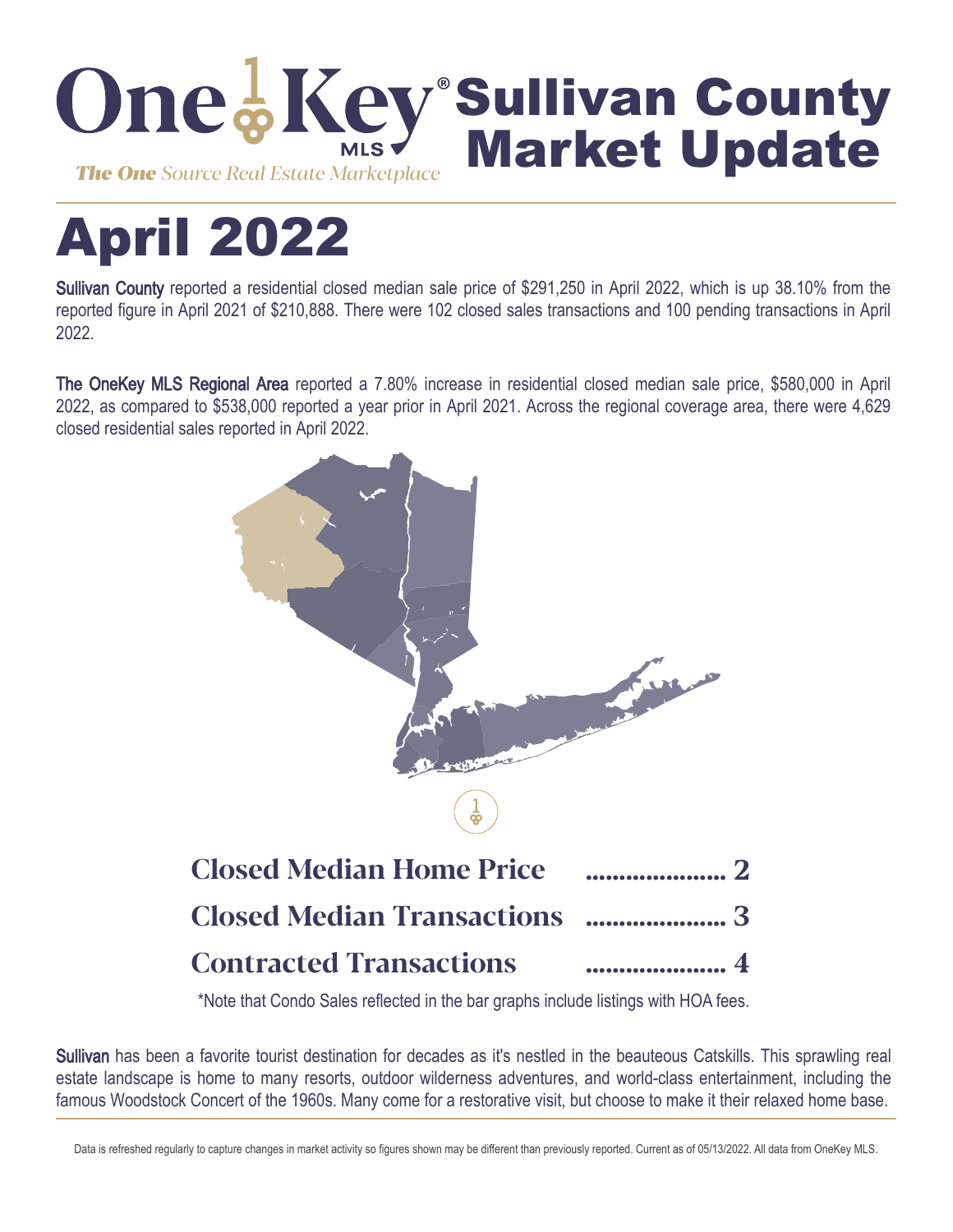

# Real Estate Market Report

## **Pending Sales Counts for:**

## **Location: Sullivan (County)**



#### Residential, Condo, Co-op Properties

| <b>Month</b>    | <b>Current</b><br>Year | Prior<br>Year | %<br>Change |
|-----------------|------------------------|---------------|-------------|
| Apr-2022        | 100                    | 101           | $-1.0$      |
| Mar-2022        | 103                    | 118           | $-12.7$     |
| Feb-2022        | 85                     | 96            | $-11.5$     |
| Jan-2022        | 100                    | 97            | 3.1         |
| Dec-2021        | 98                     | 108           | $-9.3$      |
| <b>Nov-2021</b> | 123                    | 138           | $-10.9$     |
| Oct-2021        | 121                    | 159           | $-23.9$     |
| Sep-2021        | 108                    | 163           | $-33.7$     |
| Aug-2021        | 125                    | 162           | $-22.8$     |
| <b>Jul-2021</b> | 102                    | 196           | $-48.0$     |
| Jun-2021        | 130                    | 158           | $-17.7$     |
| <b>May-2021</b> | 113                    | 79            | 43.0        |

**Pending Sales Counts for:** Location: Sullivan (County) (Last 24 Months - Residential, Condo, Co-op Properties)



Note: Information displayed in the data table is compiled by OneKey® MLS and represents a combined total of Residential, Condo, Co-op Properties sales for the selected time frame. Only available<br>data will be displayed. Pl

05/13/2022 03:07 PM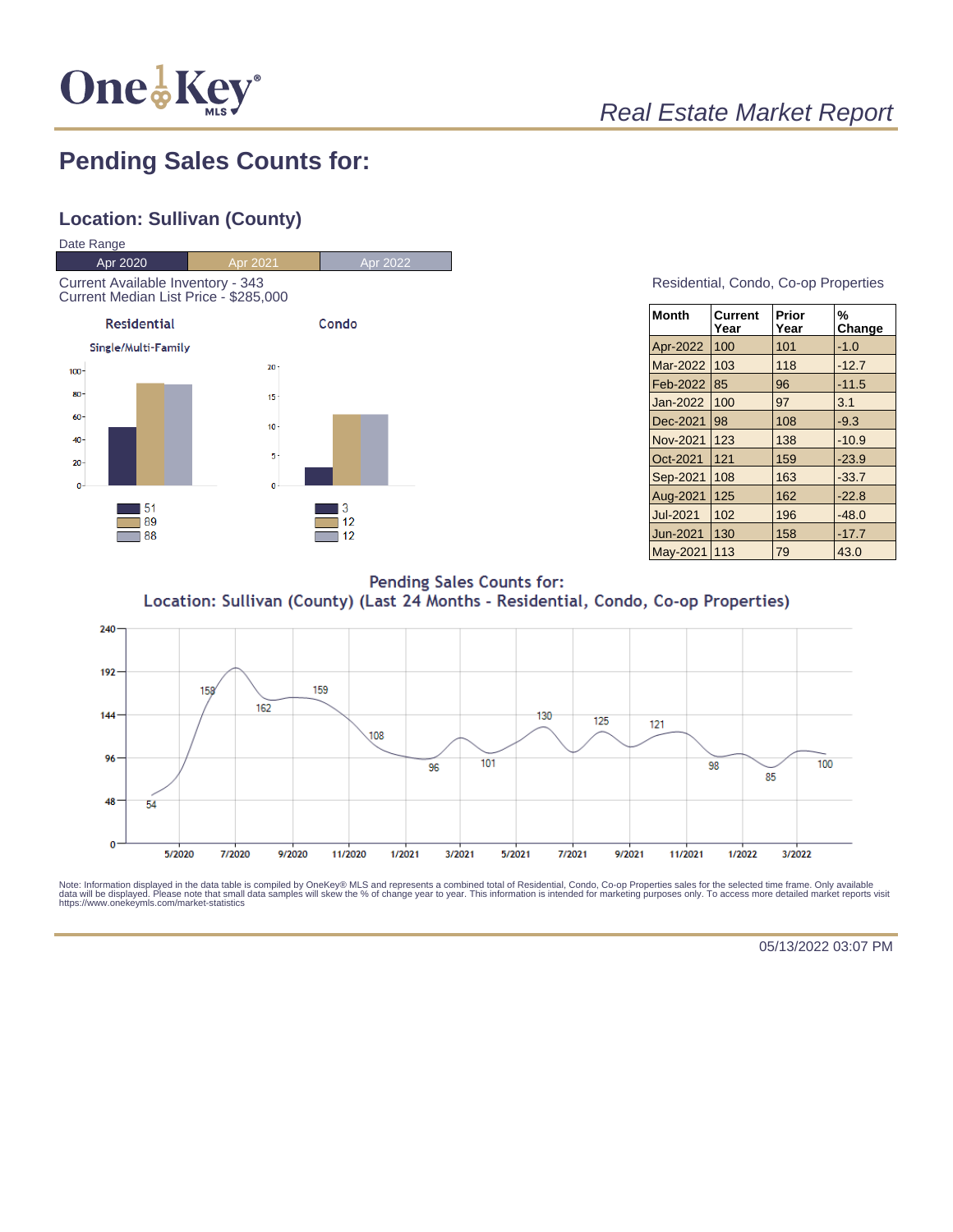

# Real Estate Market Report

## **Sold Property Median Price for:**

## **Location: Sullivan (County)**



#### Residential, Condo, Co-op Properties

| Month    | Current<br>Year | Prior<br>Year | %<br>Change |
|----------|-----------------|---------------|-------------|
| Apr-2022 | \$291,250       | \$210,888     | 38.1        |
| Mar-2022 | \$237,000       | \$236,000     | 0.4         |
| Feb-2022 | \$260,000       | \$228,000     | 14.0        |
| Jan-2022 | \$303,000       | \$195,250     | 55.2        |
| Dec-2021 | \$299,000       | \$214,500     | 39.4        |
| Nov-2021 | \$245.000       | \$235,000     | 4.3         |
| Oct-2021 | \$238,000       | \$220,000     | 8.2         |
| Sep-2021 | \$258,500       | \$199,200     | 29.8        |
| Aug-2021 | \$230,000       | \$208,000     | 10.6        |
| Jul-2021 | \$275,000       | \$170,000     | 61.8        |
| Jun-2021 | \$248,500       | \$172,500     | 44.1        |
| May-2021 | \$215,000       | \$177,500     | 21.1        |

**Sold Property Median Price for:** Location: Sullivan (County) (Last 24 Months - Residential, Condo, Co-op Properties)



Note: Information displayed in the data table is compiled by OneKey® MLS and represents a combined total of Residential, Condo, Co-op Properties sales for the selected time frame. Only available<br>data will be displayed. Pl

05/13/2022 03:08 PM